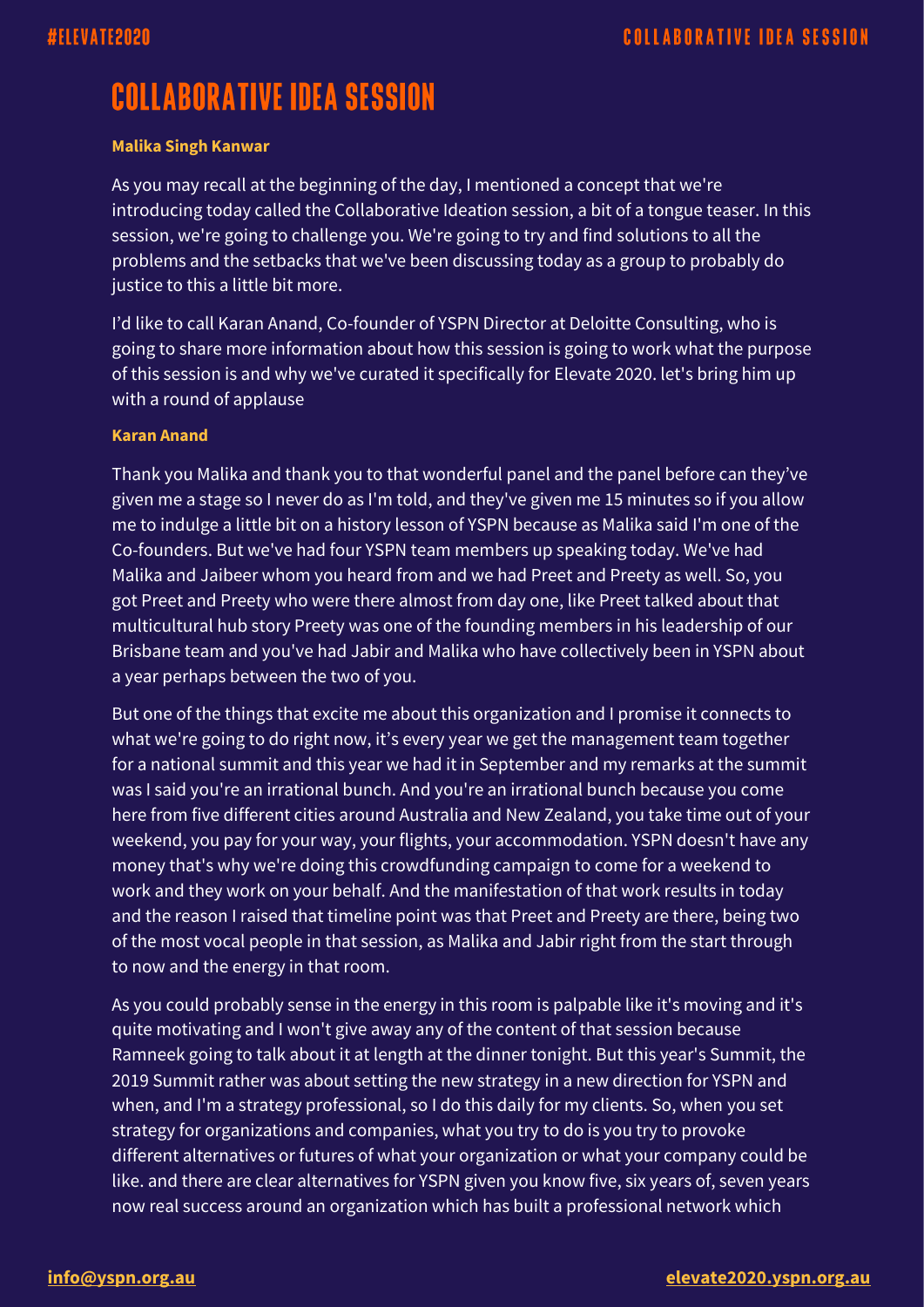encompasses Australia, New Zealand. And we've got good at running professional networking events.

We get keynote speakers who talk about their career stories, we get accountants, lawyers, bankers, consultants, broader industries come together Young Sikhs Network, and one of the challenges we said to ourselves as well we could just keep doing that. We're good at this, this is our trade let's do that excellently and there was a small group in the organization particularly some of the old-timers who said that's what we do let's do that. But the growing sentiment and the sentiment you'll hear about tonight and the reason we're doing this was the intent of the organization is I want to connect Sewa to my life and every Sikh should do Sewa and in fact, I want to challenge some of the concepts we heard; I don't think we do enough, I think we talk about how much we do. I think we're proud of the history of our organization.

I think we're proud of the stories of our organization but I want to challenge the fact that our society still has massive issues with gender equality. We still have massive issues with infanticide on the job and drug problems, we still have massive issues on climate change we have massive issues on other progressive things like LGBT rights and stuff and a Sikh voice is nowhere to be found so sever is about action Sewa is about grassroots movement but it is also about the intent and the advocacy that you put forward as an organization and the challenge we set ourselves and was that we need to straddle both those roads. It is the intent, it's the statements the words Guru Nanak was excellent at words and actions, he did both well and we need to do both well yet in all these significant issues the Sikh voice is left out and we want to change that and we can't do it by ourselves we can't do it as 20, 30, 40 people.

We need to mobilize hundreds, we need to mobilize thousands, we need to mobilize the 125 000 that Malika talked about in Australia and the 25 to 30 000 that is in New Zealand. And the way that starts is and this is the beauty of that [inaudible 05:44] that collected at the summit we said let's do it as a collective, let's include everyone because one of the tenets of our communities we are inclusive; and so rather than us sitting there in a room and coming up with ideas we said let's make Elevate about everyone's ideas let's get everyone's ideas on the table and then at the end of the day, we're going to ask you to commit yourself hold yourself accountable for the Sewa you want to enact in the community. And we will do as much as we can to support you to fulfill that individual obligation. And we know that the more individual actions the more individual intent each one of us takes will accumulate to just this amazing community movement so that's what came out of the summit and it manifests itself in the thing that we're going to do now.

So, this poorly worked, and I apologize for collaborative ideation I think I came up without it, coming out of --I'm in the business of corporate gobbledygook so that is that. So, let's call it an idea jam. Perhaps that's a nice cool, am I cool and does that make me hip, right? Well moving right along so, this collaborative ideation session or this idea jam is literally about engaging everyone. Every one of you has a stake, every one of you has a voice. We're going to put you so you can't have sleepy afternoon panel time right, you're going to be working for the rest of the afternoon and you've got station captains who are going to keep you accountable for your inputs. And then we're going to have sheets at the end where you're going to write down what you're going to commit to, being it your energy,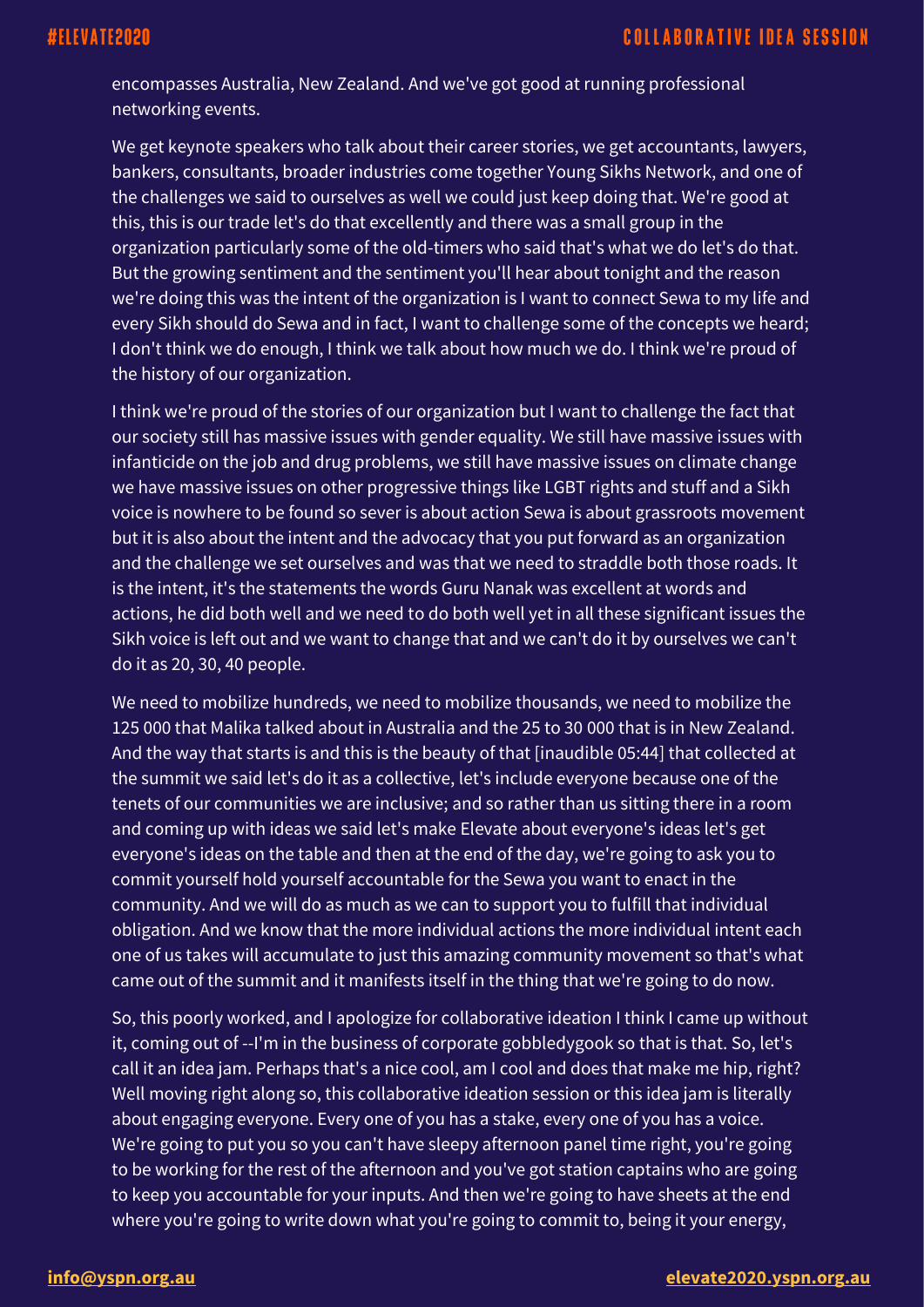your time, your financial contribution, whatever it is so that the ideas we come up with are enacted in society and we are living those values of Guru Nanak day in day out that this panel discussed eloquently.

So the way this is going to work and bear with me for two minutes on this because it's a little bit we've had to make it a little bit complicated to cater for the fact that we have 100 people in the room, so what we're going to ask you to do before I finish this session and we break for lunch is I'm going to ask you to think about the two topics that we've discussed in these two panels, One about migration and one about Sewa. And think about which one do you want to spend the next hour and a half coming up with ideas for. And what we want to try and get is a rough as close as we can a 50/50 balance but we'll work that out based on a show of hands at lunchtime. When you've decided, so say you know Preet, I'm going to use you as my guinea pig. Preet decides that he wants to be in the, put your hand up so everyone knows. Preet decides he wants to be in the Migration group.

When we come back from lunch the room will be reset. And the room will be reset, you see the flip charts at the back there's going to be four Migration groups on this site and there's going to be four Sewa groups on this side right. So, you'll be either in Migration or either in Sewa for the whole afternoon. And what you're going to be doing is you're going to be rotating from one group to the next iterating ideas. So, you're going to start by talking about what are all the ways that we can and should be doing Sewa, all the ideas right we should be getting better involved in distributing food in crises. We should be writing policy papers to improve gender equality; we should be providing support for vulnerable women and children who have had fallouts from domestic violence.

All the ideas which are possible that the Sikh community should be doing for Sewa I want to get those all out in your first rotation, then you're going to move to the second one right so Preet has this great idea he listens to everyone else's idea in his group of eight people they move to the second rotation where they pick up the previous groups ideas from that group and the station captain who stays there describes that group's ideas and your job is to then flesh out those ideas; oh that's a really interesting one, I didn't think about that or would that mean this such that across the four groups what we're doing is we're fleshing out the ideas and then we're narrowing down on the one or two best one the hardest job in this whole thing is the station captain.

So, eight YSPN team members have been tagged and they've been trained and drilled for the last few weeks on how to be effective station captains. And what they're going to do at the end is they're going to work with you through those rotations to get to the end to find their one idea from their group. So, we'll get four great Sewa ideas, we'll get four great Migration ideas and they're gonna come after afternoon tea and they're gonna pitch them to you-- one second--I'll come to you in a second. They're gonna pitch them to you and then what we're gonna do is we're gonna ask you to either commit your energy or your dollars to one or more, as many of the ideas as you like and they're going to be stuck up on the walls for you to browse and provide that input.

Now there will hopefully be more ideas than I pitched at the end, that's fine this is now your blueprint of Sewa, go and do that in the world but also what we're going to do, what we commit as an organization, as to the top eight that come out, we're going to include those in our roadmap and we're going to invite all of you to help us execute those as an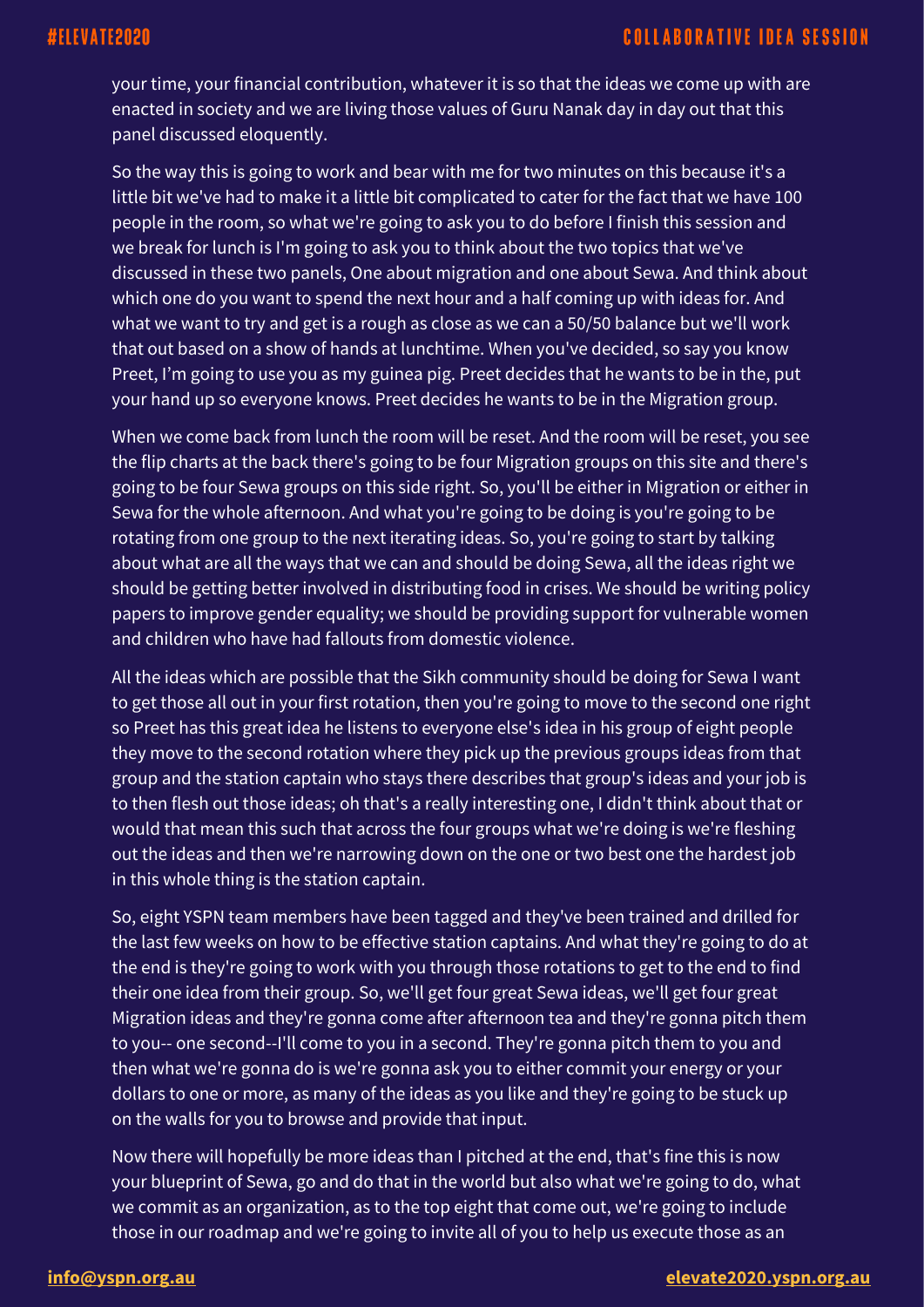organization over the coming three years. Now I've said a lot part of its probably kind of confusing especially like I'm going from one station to the other how does that work all of your station captains know the detailed instructions all you need to answer for me now before you go and eat lunch for the next hour and a bit is whether you want to be in the Migration group or the Sewa group. So, the Migration group is answering the question that we set out in that panel and the Sewa group is setting and answering the question that we set up in that panel, but then you had a question though. Okay, yes, so that's the Migration group, that's the Sewa group.

So have a look at those two questions for a few seconds and what I'll ask is for a show of hands who wants to go in the Migration rotation can you raise your hand. All right so, okay cool, and who wants to go in the Sewa rotation? All right cool. So YSPN team members please fill the Migration rotation Awesome so, any other questions on this on this breakout? No, it makes sense, yes. I want you to engage your idea brains hopefully your intellectual juices are now flowing. Before we break for lunch, I do want to pay special mention to our MC for today, she has done a fantastic job can we give a round of applause. So, she's been in the organization less than a year. The passion that you can see has just been like incredibly motivating but also she's responsible for this getting us this venue where a lot of us are staying along with Sahib as well where we're staying at the element which is a fantastic venue as well and we rely on the renewal of people like Malika, people like Jaibeer and many others who keep joining the organization year on year and we're very grateful for your service as well.

So, with that, we are now breaking for lunch is that right? I might have to say something about this we're up to 2 900. Gary 15% of your target. So take the time if you feel so inclined please do donate but obviously, you're going to be coming up with your ideas after lunch so your idea is only genuine if you put some money where your mouth is right so think about that food for thought at lunch and thank you we're back in here at 2:30 so please enjoy another hour and a bit for lunch.

# *[Collaborative ideation session conducted]*

### **Malika Singh Kanwar**

A big thank you to all of you here again. Your presence here is paramount and again your contribution throughout the entire day is welcomed from us but also I think I can speak on behalf of everyone in this room as well as the future someday that everything that you are doing working towards our community is going to show its fruition or fruits I suppose in the long run and we can't wait to see all the campaigns that you've put your name down for what they eventuate into.

This is most certainly the beginning of a stronger Sikh generation in Australia who's going to create a more economic and social future so compelling that our upcoming [inaudible 14:37] is proud of us today and everybody sitting in this room. So, with that, a big thank you to you, I think you all deserve a round of applause. So, I'd like to and a bigger thank you again to our sponsors BSA, Aspect finance, AEK, and Montagio alongside SYA for always supporting us throughout the duration of Elevate 2020. I hope you guys were able to pick up the SYA book by Uncle Daya it is a wonderful read. I've stolen it for my dad so I hope you guys do that as well.